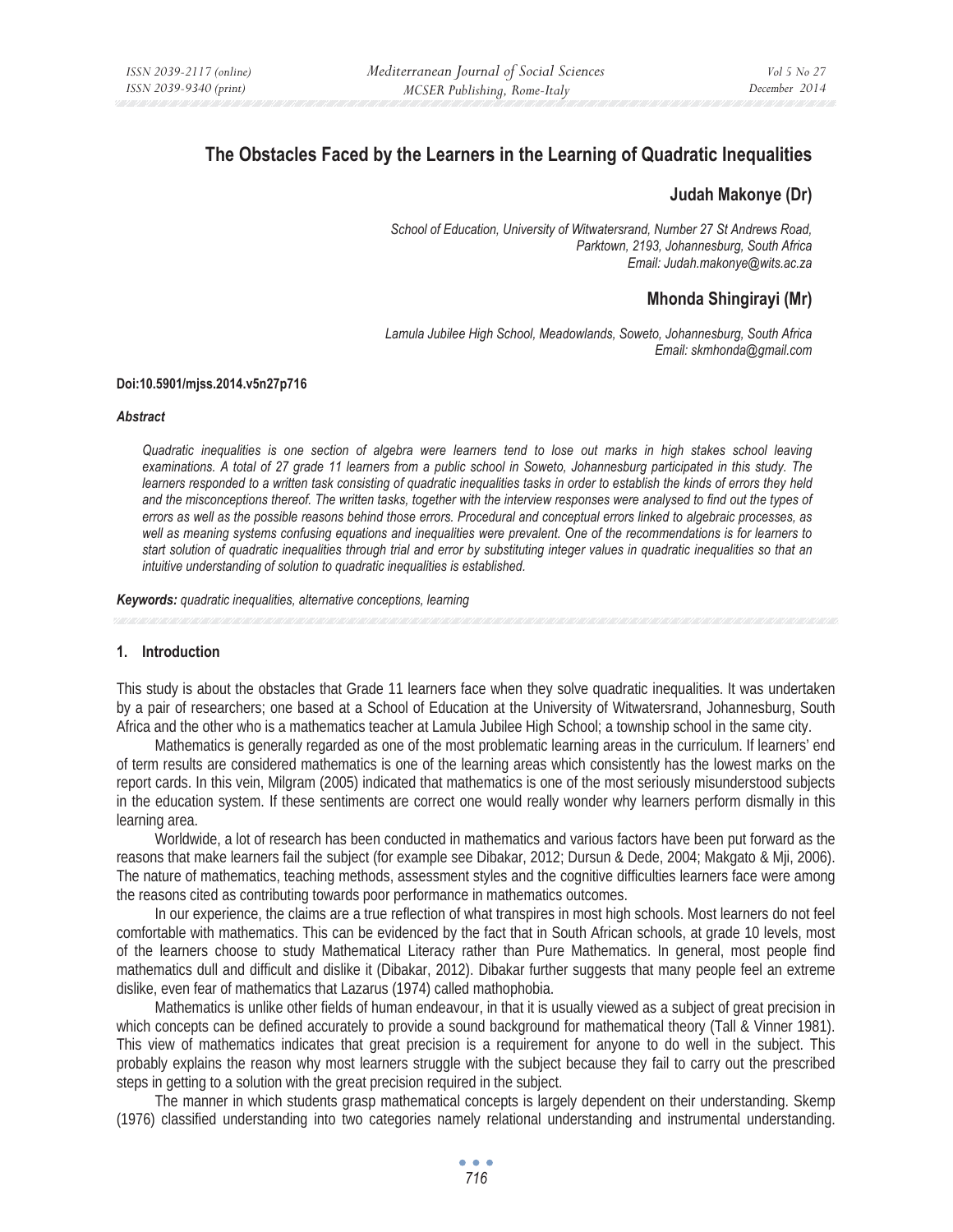According to Skemp (1976) relational understanding means 'knowing both what to do and why'. This appears to be an area of concern in mathematics education. Not many learners are in a position to apply correct methods and comprehend the reason why they had to do what they did in problem solving. Instrumental understanding is regarded as "rules without reasons" Skemp (1976). In this case there is no clear linkage of mathematical concepts; mathematical knowledge is seen as unrelated but just tool kit to find answers to numerical questions (Luneta and Makonye, 2012).

In most township schools, the number of learners doing Mathematical Literacy, is twice or thrice the number of learners doing Pure Mathematics. There are always efforts to increase the number of pupils studying mathematics and science. This is because the number of learners doing maths and science is less than what the nation expects for its manpower needs.

The fear and resentment that many learners have of mathematics has stimulated studies to find out why to a large extent the learning of mathematics is so difficult and ineffective. In their study of learner errors and misconceptions Luneta and Makonye (2012) observed that the poor performance in Mathematics is correlated to learner errors and misconceptions.

### *1.1 Problem Statement*

Riccomini (2005) observed that a majority of the teachers do not take notice of the misconceptions that their learners make. If this claim is true, then it would mean that for teachers it is "business as usual" when they are in the classrooms. However the possible reason why teachers are unaware of their learners' errors could be better be described by Nesher's (1997) remarks who indicated that learner errors and misconceptions are difficult to identify. The reason being that at times learners may obtain "right" answers for wrong reasons.

Most learners lose marks on solving of quadratic inequalities at Grade 12 school leaving examinations. We feel that the marks that they lose in this section of General Algebra are marks that they could easily obtain. We would like to find out why most of the grade 12 learners struggle with the solving quadratic inequalities on tasks such as: Solve for  $x$  in,  $x^2 - x \ge 6$ . Among the problems faced by the learners is that they change the quadratic inequality to an equation instead. In doing so the inequality sign "vanish" and are then replaced by equal signs. In the end learners come up with roots to an equation instead of the solution to an inequality.

Factorisation of the quadratic inequality appears to be one of the challenges that learners have, and as a result they end up obtaining wrong critical values of the problem at hand. Reading the solution from the diagram or the number line tends to be a common problem among most of the learners. It is against this multitude of problems faced by the grade 12 learners that the researchers would want to find out what are the causal factors.

We argue that learners do not come into the mathematics classroom with "clean" minds. Learners bring with them ideas and values about mathematics formulated on their own or have obtained from previous educational experience (at home or in school). Some of the knowledge that these learners have does not make sense. Some prior knowledge that the learners have before the lesson may be incorrect and this leads them to getting wrong solutions when the learners attempt to solve problems. Smith, DiSessa & Roschelle (1993) acknowledge that the errors and misconceptions made by the learners in learning mathematics and physics are generally common throughout the world. This shows that errors and misconceptions are an integral part in the learning of science subjects.

## *1.2 Aim of the study*

The purpose of the study is to explore the learners' errors and misconceptions on solving quadratic inequalities.

## *1.3 Research Questions*

- (i) What are the types of errors that the grade 1l learners have on solving quadratic inequalities?
- (ii) What are the possible sources of students' incorrect solutions?

### *1.4 Significance of the study*

This paper is written in the spirit of philosophers, Charles Pierce and Karl Popper's arguments. Pierce (1958/1887) argued that it is the incidence of doubts in our belief systems that propels us to question them in order to correct them. In the same way Popper (1963) argued that the growth of scientific knowledge strongly hinges on our ability to detect errors in our practice. This philosophy subsumes this study on learner errors in mathematics.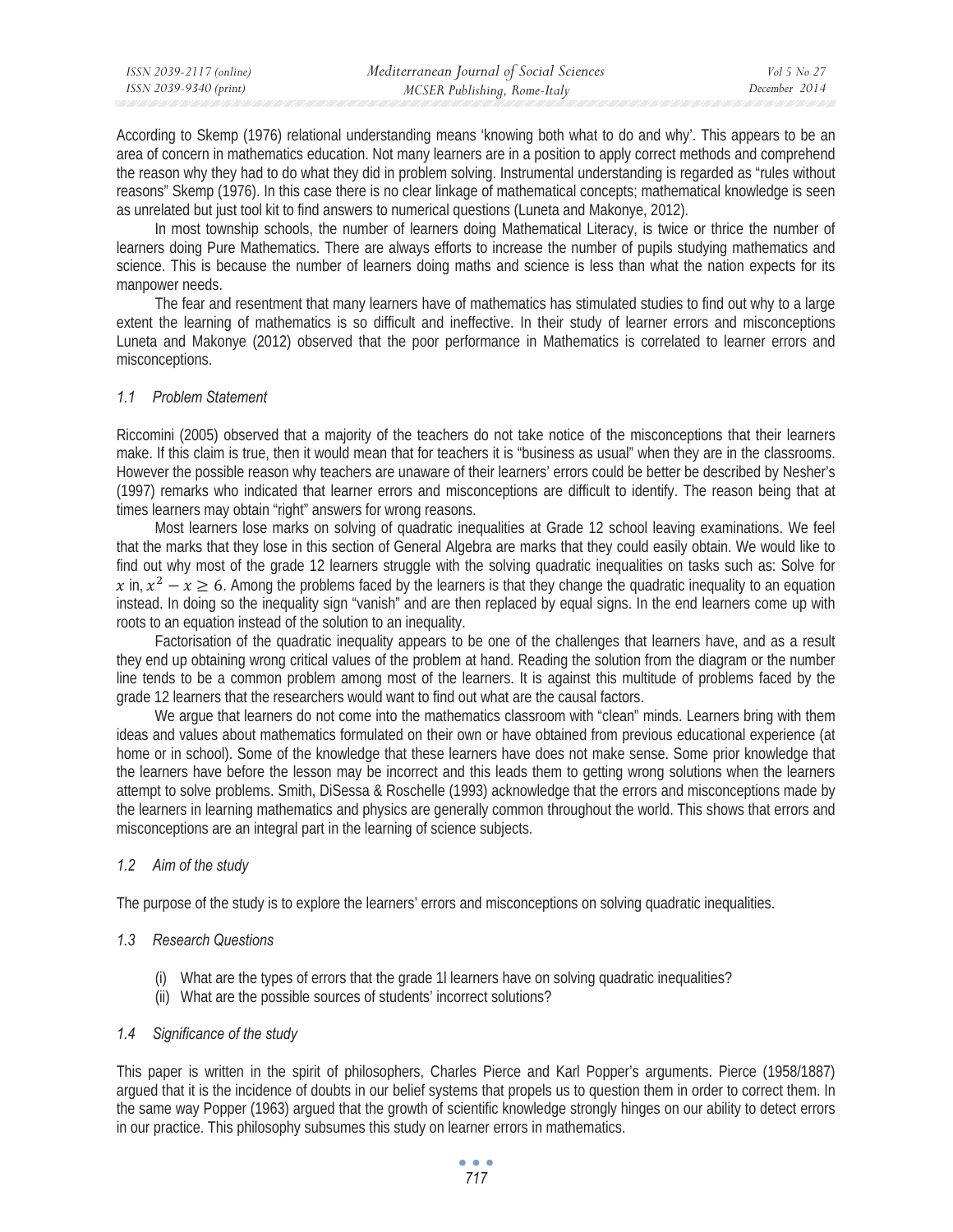| ISSN 2039-2117 (online) | Mediterranean Journal of Social Sciences | Vol 5 No 27   |
|-------------------------|------------------------------------------|---------------|
| ISSN 2039-9340 (print)  | MCSER Publishing, Rome-Italy             | December 2014 |

This study explores learners' errors and misconceptions on quadratic inequalities. The study would be in a position to unearth the underlying problems faced by grade 11 learners in solving quadratic inequalities. It would be of help to us and fellow colleagues in the mathematics teaching fraternity, in the sense that the problems would have been identified as well as possible ways of to deal with them will be recommended by the study.

Cox (1975) suggested that it is quite beneficial to analyse errors as a way of obtaining information for use in planning individualised instruction. These sentiments indicate that if we as researchers become aware of the problems faced by the learners in solving quadratic inequalities, we would be better equipped with the knowledge on advising teachers on how to deliver the content in a much more effective and efficient way. Nesher (1987) also observed that teachers should be cognisant of their students' likely mistakes and include them into their lesson planning. As a result of this, the learners would be the ultimate beneficiaries of the study, since there is likelihood that current errors and misconceptions being faced by the learners would be exposed so that they can be adequately addressed by teachers.

### **2. Conceptual Framework and Literature Review**

#### *2.1 Conceptual framework*

In this research study on the obstacles faced by the learners on the topic quadratic inequalities our discourse will be enlightened by constructivist theory of learning. This theory assumes that concepts are not taken unchanged directly from experience, but that a person's ability to learn and what they learn depends on the quality of the ideas that they bring to new experience. Knowledge is not entirely derived from experience but is regarded as a combination of experience as well as one's current knowledge structures.

It is common knowledge that a person's mind is active most of the time and on each occasion that the mind receives information, the next step is that of processing that information so that it makes sense or is usable. Oliver (1989) asserts that it cannot be assumed that knowledge can be transferred intact from one person to another, where the learner is viewed as a simple recipient to take it as is. This view is also shared by Luneta and Makonye (2012) who suggested that learners come into the classroom with relatively homogeneous, important views of mathematics, capable of assimilating and valuing mathematical understanding when the subject is being taught. The assertion that learners do not come into the classroom as "empty vessels" that need to be filled with knowledge is quite realistic during the introduction of a new topic. If a teacher throws some probing questions to the learners as a way of assessing what they already know, they will find out that learners will respond to most of the questions, although the responses might not be necessarily correct. The fact that learners provide some responses to the questions given to them confirms that they have some idea of their own when they come into the classroom.

The constructivist theory of learning regards the learner as an active participant in the construction of his/her own knowledge, and the learner's existing ideas and new ones interact, the new ideas being interpreted and understood in the light of the learner's present knowledge with its foundations on the previous experience (Hatano, 1996; Cobb, 1994). The learning activity according to the constructivist perspective is not a matter of adding, or of stockpiling new concepts to the ones that the learners already have but rather leads to changes in our schema.

Siegler (1995) argued that there are two very important aspects that need to be understood namely assimilation and accommodation which are defined as follows: assimilation is incorporation of some new recognisably familiar encountered idea into an existing schema (*interrelated ideas in the mind*) and accommodation is when the new idea is quite different from the existing schema and cannot be assimilated; then reconstruction and re-organisation take place so that a new schema is formed. Thus to the constructivist, learning leads to changes in our schemas according to Olivier (1989).

Olivier (1989)` propounds that misconceptions are of paramount importance to teaching and learning, because misconceptions constitute a learners conceptual structure that will interact with new concepts and influence new learning.

### *2.2 Definitions and key concepts*

Makonye (2011) refers to an error as a mistake, slip, and deviation from accuracy. This occurs if learners provide responses that are not in line with expected answers. Riccomini (2005) propounds that unsystematic errors are not intentional wrong answers and do not frequently occur and can be readily rectified by the learners themselves. Systematic errors though, are regarded as wrong responses that keep on happening. These are made methodically and displayed frequently in the learners work. Systematic errors are a manifestation of a faulty line of thinking, referred to as a misconception (Nesher, 1987; Riccomini 2005).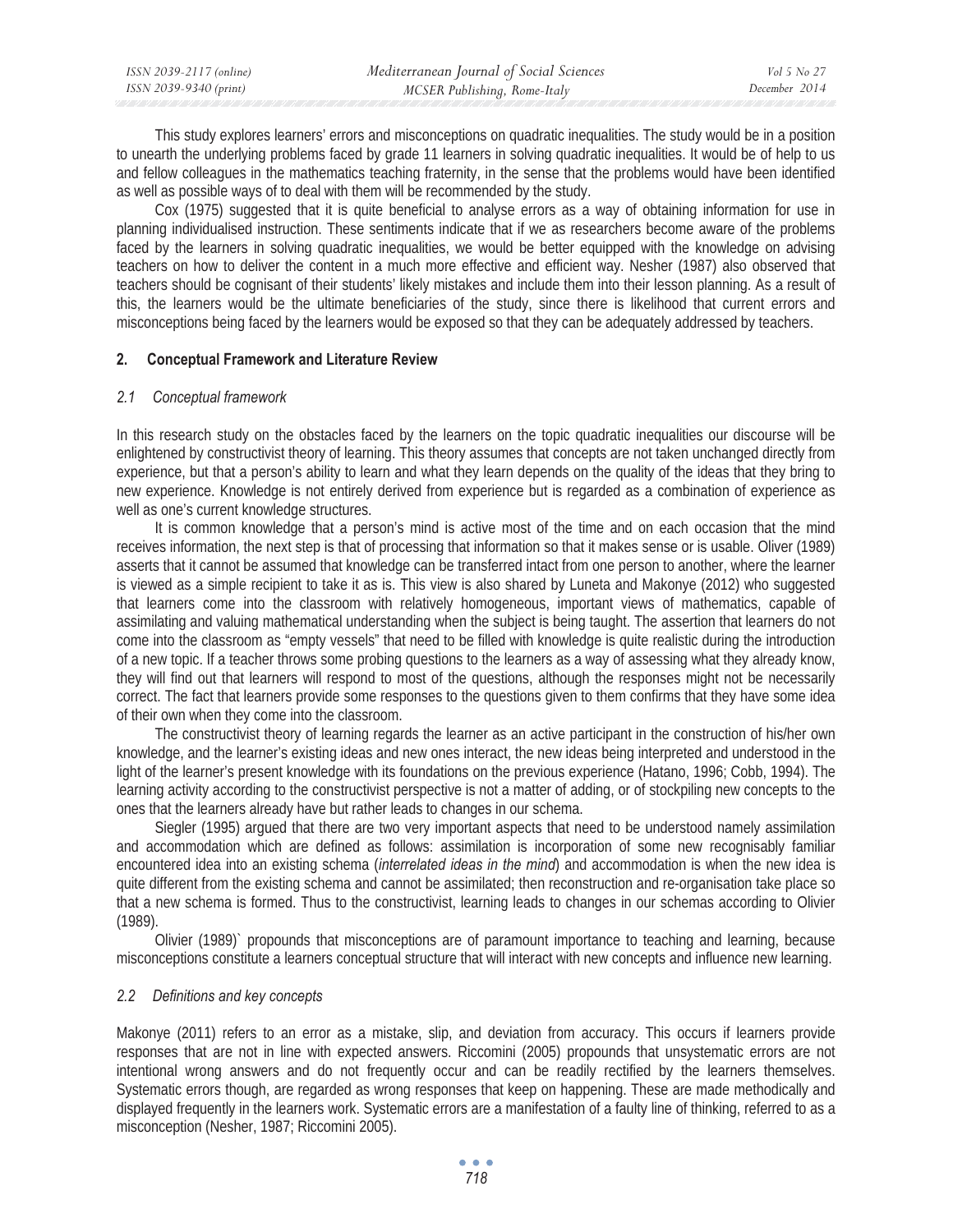Example

Solve for x in  $x^2 - 3x + 2 \ge 0$   $(x - 1)(X - 2) = 0$   $x = 2$  or  $x = 1$ 

In this example a learner correctly knows how to factorise the algebraic expression but he turns the quadratic inequality into a quadratic equation. Cox (1975) suggested that a child making such type of error must make it in similar problems at least three out of five times before it is considered a systematic error. The number of times that an error occurs distinguishes systematic errors from random errors. In random errors there is no recurrence of errors to provide evidence of incorrect thinking process or recording even though the errors occur in three out of five problems.

Smith, Di Sessa and Roschelle (1993) indicated that errors are noticeable in the written work of the learners or in their speech. They further suggested that misconceptions cannot be easily identified since they can be hidden in correct answers by mere coincidence where as they may not understand the logic or the reasoning behind what they did to obtain the correct answer. In such cases, the learner's misconceptions will be covered in their correct responses to questions.

### *2.3 Possible sources of students' errors*

Errors and misconceptions may also result from gaps in Algebra (Makonye, 2011). algebraic operations such as removing brackets and factorisation pose a challenge in the solving of quadratic inequalities. If learners fail to correctly factorise a given quadratic inequality they would end up having wrong critical values that would in turn result in a wrong solution.

The kinds of knowledge held by learner may also cause misconceptions in mathematics. The knowledge that learners have may be classified as either procedural or conceptual (Hiebert and Leferve, 1986). Conceptual knowledge is generalisable knowledge that is full of links. Procedural knowledge is regarded as competence of carrying out a mathematical task, the know-how of doing calculations and knowledge of mathematical notation but not the know-why. So procedural knowledge with little or no conceptual knowledge will result in erratic performance.

### **3. Research Methodology**

This study was aimed at exploring the learner's errors and misconceptions on solving quadratic inequalities.

### *3.1 The Research design*

The study was carried out through qualitative methods. Qualitative research is generally defined as any form of research that produces findings that are not achieved as a result of statistical procedures or other methods of quantification Golafshini (2003). Cohen, Manion and Morrison (2002) also argue that qualitative research produces findings based from real world settings whereby information comes out naturally from participants. Merriam (1992) indicated that the aim of qualitative research is to attain a thorough understanding of certain aspects by going deeper than the surface of a situation. This view is also shared by Cresswell (2008) who suggested that qualitative research attempts to portray information as experienced by the people who took part in the study. In other words the use of qualitative research enhances the collection of first-hand information from the participants of the study. Thus qualitative research enables reliable and valid interpretations of learners' meaning systems that pre-dispose them to make the errors they make. Qualitative methods also reveal the knowledge gaps in quadratic inequalities which are experienced by the participants; it also helps us to understand learners' errors from their point of view.

## *3.2 Sampling*

For the purposes of this study, the researchers used non-probability purposive sampling. According to Patton (1990) purposive sampling enables the collection of more information from a small number of carefully chosen cases. Merriam (1992) suggested that the rationale of purposive sampling is to enable the researcher to acquire knowledge about the research problem and therefore has to choose a sample that has characteristics of the issues under research.

The research study was conducted at Lamula Jubilee Secondary School in Soweto, Johannesburg, South Africa where one of the researchers taught mathematics. Participants were drawn from a Grade 11 mathematics class consisting of 27 learners of whom were 12 boys and 15 were girls. The average age of the learners was 17,2 years. Before the data collection, the learners had been taught quadratic inequalities for a period of two weeks as stipulated in the national curriculum statement.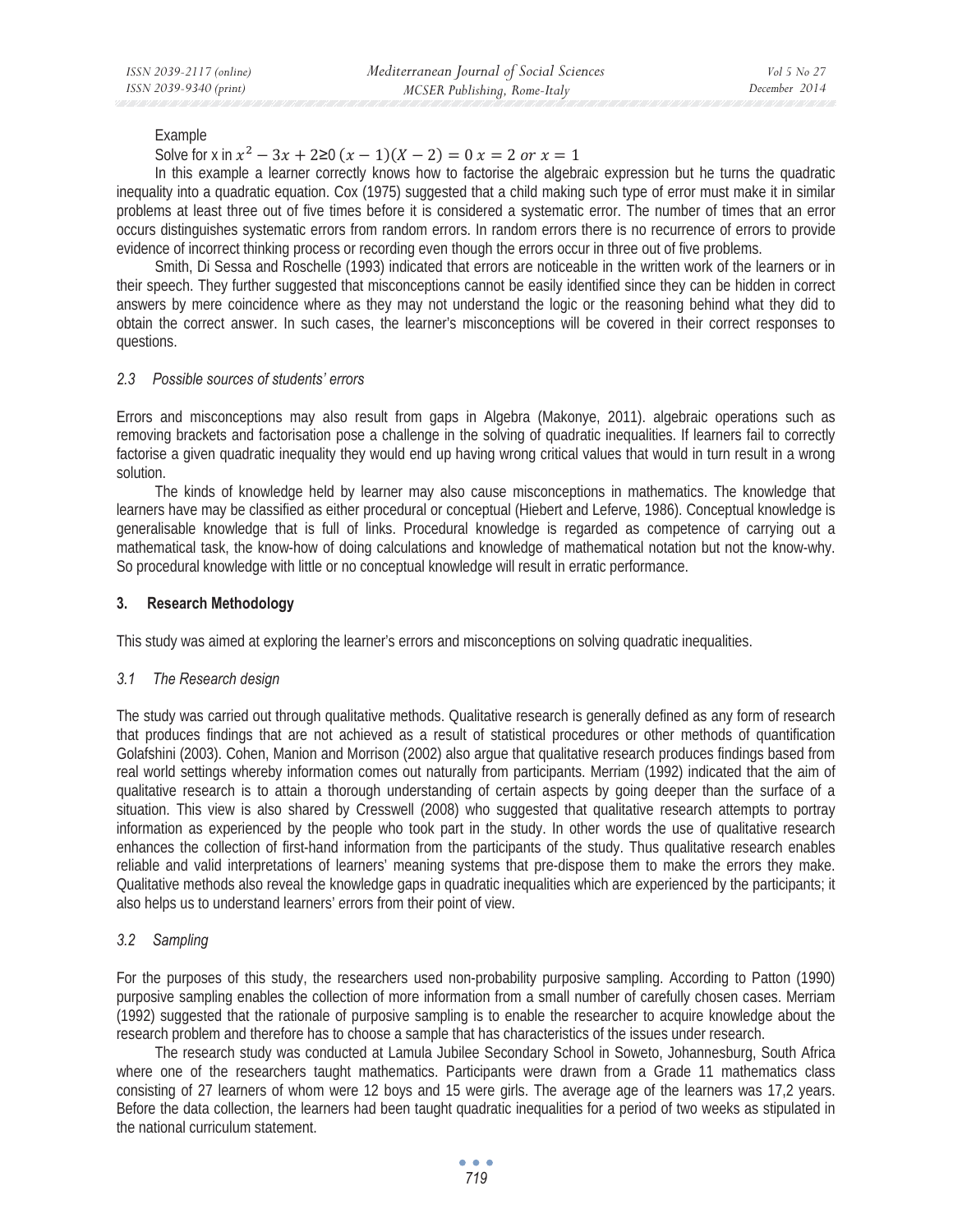#### *3.3 Data collection methods*

These consisted of written tasks and interviews.

#### *3.3.1 Written task*

The learners were given a written task of about 40 minutes consisting of eight questions on solution of quadratic inequalities. The tasks were selected from previous examination questions as well as from a grade 11 mathematics text book. The questions varied in nature as well as the degree of their complexity.

The examples of the questions that were administered in the task include questions such as; Solve for  $x$  in  $x^2 - 2x > -1$ ; as well as solve for x in  $(x - 1)(x - 2) \le 6$ . The participants were instructed to show all the working to enable the researchers to analyse as well as to make through observations of the types of errors made by the learners.

Strict control measures were taken to ensure that no participants had access to reference material during the writing of the task. This was easily attained by asking the class to put away their bags. The learners were also requested to sit at least a metre apart from each other in order to minimize interactions among themselves. Selected learners were interviewed to explain errors and misconceptions observed in their answers.

#### *3.3.2 Interviews*

The interview questions were mostly generated from the learners various responses from the written tasks. The advantage of using interviews is that the interviewer works face to face with the respondent to get first–hand the gist of participants' responses (Holsti, 1969; Yin, 1994). The interview also offered interviewers opportunities to probe or ask follow up questions to clarify issues so that learners would manifest their thinking. Also interviews enabled the researchers to gather information rapidly.

#### *3.4 Rigour*

According to (Yin, 1994)., anyone who conducts a qualitative research should be concerned with the validity and reliability of the study. Reliability implies obtaining consistent outcomes even if the research is done by different researchers using the same methods and procedures. Validity concerns whether the data that is collected is the data that was intended in the first place (Golafshani, 2003). This study strove to maintain these.

Also, if research results are obtained without following proper ethical considerations, then those results are deemed invalid (Adams & Schvaneveldt, 2011). The ethical rules stipulate that participation should be voluntary and the participants have to be fully informed about the study. The researcher also has to provide guarantees of anonymity and confidentiality of the participants. All these requirements were followed.

The learners that participated in the study came from one class. The 27 participants in this study was not representative of the Grade 11 mathematics classes in the school or the country. For that reason the researchers used convenience sampling. However in a qualitative research the representativeness of a sample is not an important factor as the results need not be generalised (Merriam; 1992).

### **4. Data analysis**

This study investigated the types of errors that grade 11 learners had on quadratic inequalities as well as to find out the sources of the students' incorrect solutions.

### *4.1 Question by question analysis of errors on Grade 11 task on Quadratic inequalities*

Question 1.1 Solve for  $x$  in  $x^2 - 3x > 0$ 

The performance on this question was not good. 87,7% of the learners did not obtain full marks, due to errors that they made when answering this question. The errors in this question involved wrong factorisation as well as the failure to read the solution from the graph or a number line. Below is an example a learner's work on the question.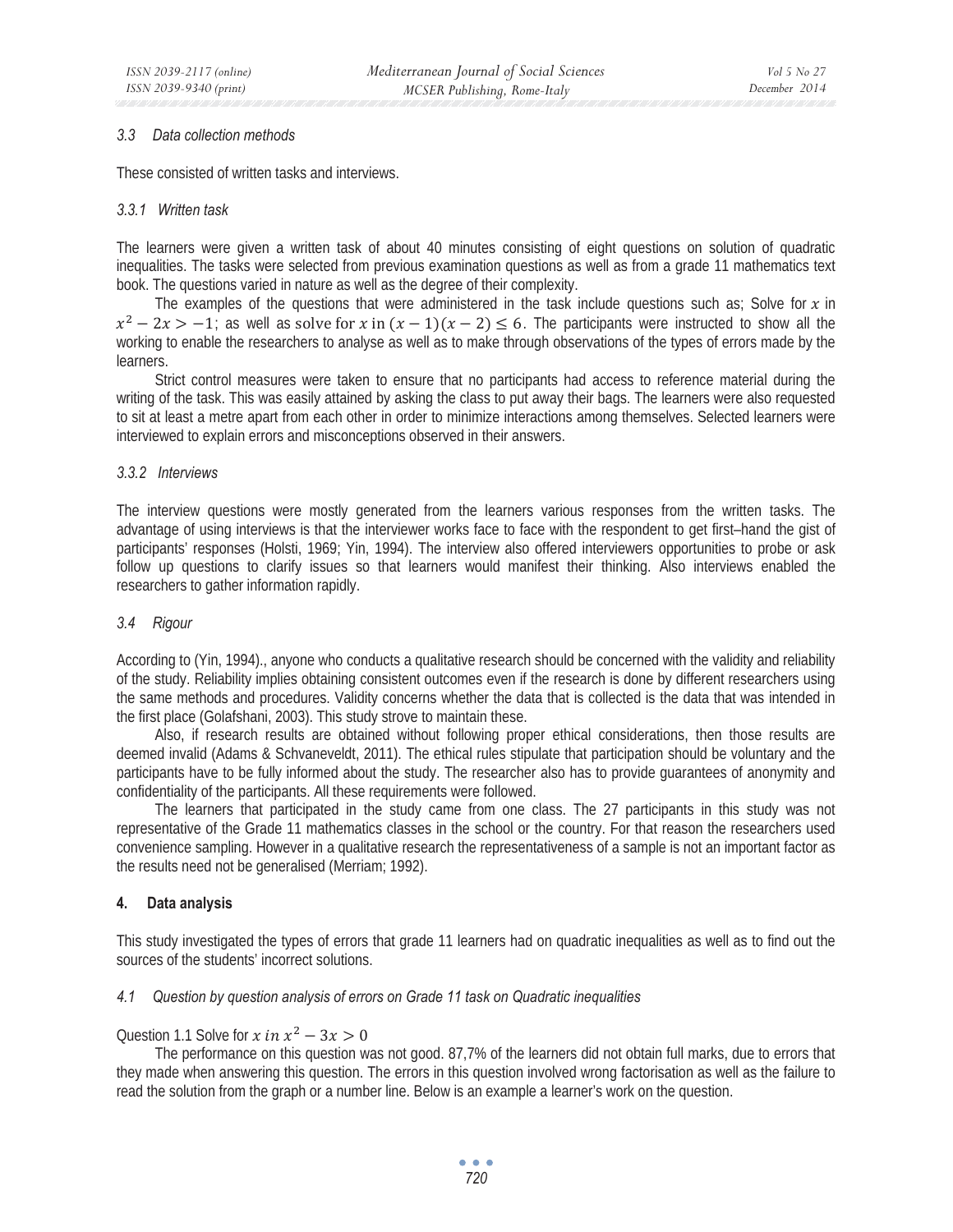|       | $2+1$ | $-3200$ |             |  |
|-------|-------|---------|-------------|--|
|       |       |         |             |  |
|       |       |         |             |  |
|       |       |         |             |  |
| 12220 |       | or      | $x > 3 = 0$ |  |

The learner did not factorise correctly, s/he may not have understood the idea of a common factor. This is an indication of a possible conceptual error. The learner goes on to draw the number line before solving for the critical values. There is a possibility that that the learners' procedural understanding is flawed and as a result of this made a procedural error.

Even if we condone the wrong critical values given by the learner and use the values that she obtained, the solution is wrong because of the way the inequality signs are written. The learner probably does not understand the meaning of inequality signs. This leads to another conceptual error.

Question 1.2 Solve for  $x$  in  $x^2 - 2x > -1$ 



This learner transposed the constant term correctly. The first error was on factorisation instead of finding the factor of the constant term factorising, the learner wrote the factors of the middle term. This could be an indication that the learner lacks the conceptual knowledge of factorisation.

After factorising, the learner, changes the inequality problem to an equation, which is an indication that the learner might not know the difference between an inequality problem and an equation. This might be a careless mistake or a procedural error.

Question 2.1 Solve for  $x$  in  $2x^2 - 2 < 3x$ .



The learner factorises the expression before writing it in standard form. The factorisation is incorrect. The learner then transposed  $3x$  but changes the given inequality to less than or equal to sign. The problem is then changed to an equation. An equal sign is also included in the final answer.

Question 3.1 Solve for  $x$  in  $(x - 1)(x - 2) \le 6$ 

The learners were expected to remove the brackets and write the expression in standard format i.e.  $ax^2 + bx +$  $c \leq 6$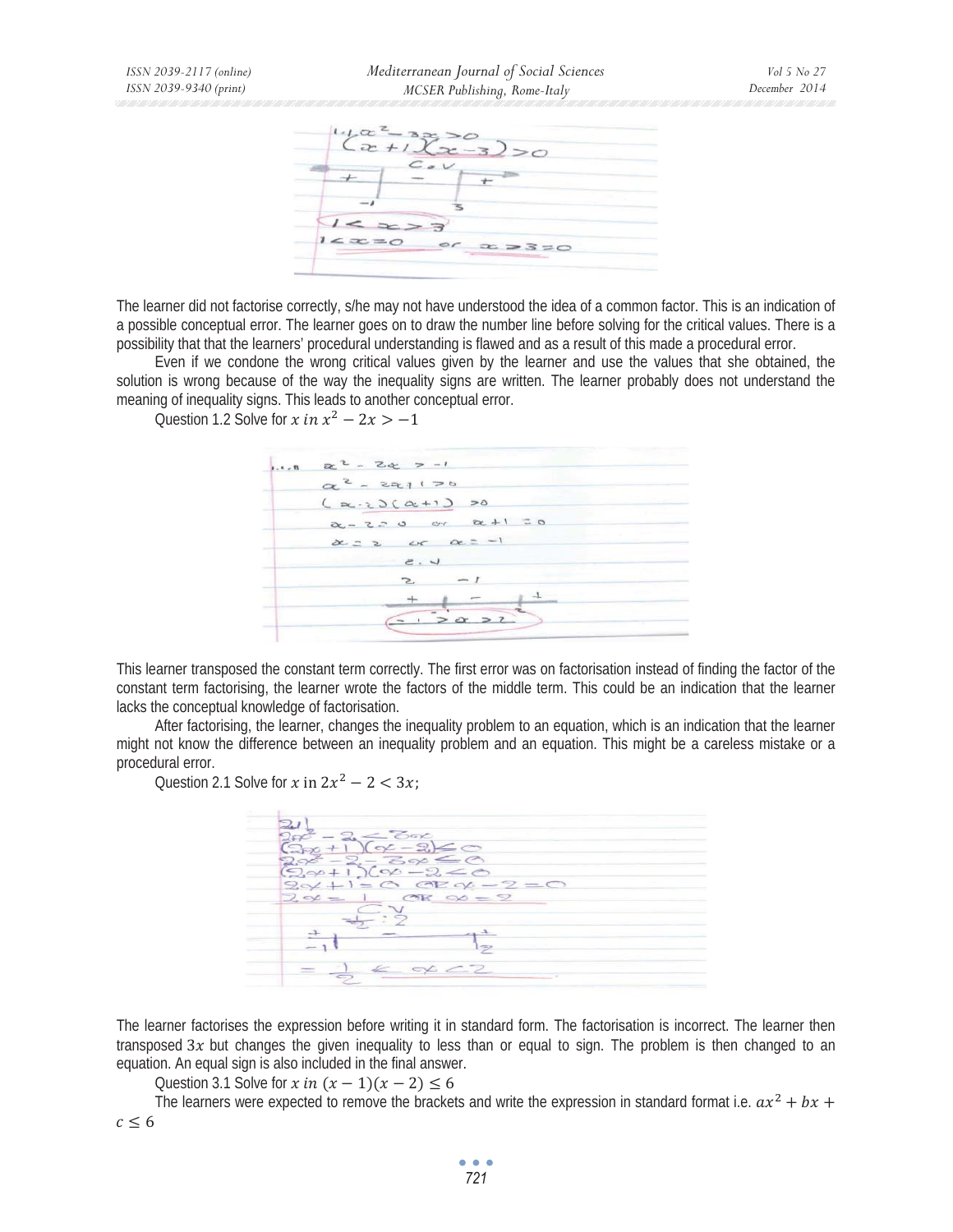45% of the learners made errors when answering this question. The types of errors were either procedural or conceptual in nature. Below is an example of a written response from one of the learners.

 $5.1$   $(x-1)$  $(x-3) \le 6$  $x^3 - 2x - 1x - 9 \le 6$  $x^3 - 3x - 2 \le 6$  $x^3 - 3x - 2 - 660$ <br> $x^9 - 3x - 460$  $(x - 4)$  $(x + 1) \leq 0$  $\mathcal{L} - A = 0 \quad \text{or} \quad \mathcal{L} + I = 0$  $x = 4$  or  $x = -1$  $C \cdot V$  $($  +  $4 > 0C > -1$ 

The learner did not remove the brackets correctly. The learners wrote the product of two negative numbers as a negative number. The second error was on the subtraction of terms. Both these errors are probably conceptual errors. The representation of the critical values on the number line was incorrectly done. The learner wrote the bigger number first instead of starting with the smaller critical value.

The table below quantifies correct and incorrect responses to the tasks given to participants. This shows to a great extend learners had many errors and misconceptions on this topic.



**Table 1:** Percentage of correct and incorrect responses to quadratic equation tasks.

This table shows how widespread the learners' errors were in the solution of all the tasks.

### *4.2 Analysis of Interview*

#### *4.2.1 Learner 1.*

The researchers asked the asked a learner the reason for his working.

*Researcher 1: Why did factorisation precede the arrangement of the quadratic expression into the standard form? Learner 1: The re-arrangement of terms is not quite important since the factors are given by 2, the constant term. Researcher 1: If you were solving a quadratic equation would you do that? Learner 1: Yes I would still do that Researcher 2: Why? Learner 1: Because we still do that when we solve an equation…* 

This transcript shows that the learner was using the simple equation solving schema which he was not proficient at. His simple equation solving knowledge was not correct. Still he assimilated a new schema in an old defective schema.

> $\bullet$   $\bullet$   $\bullet$ *722*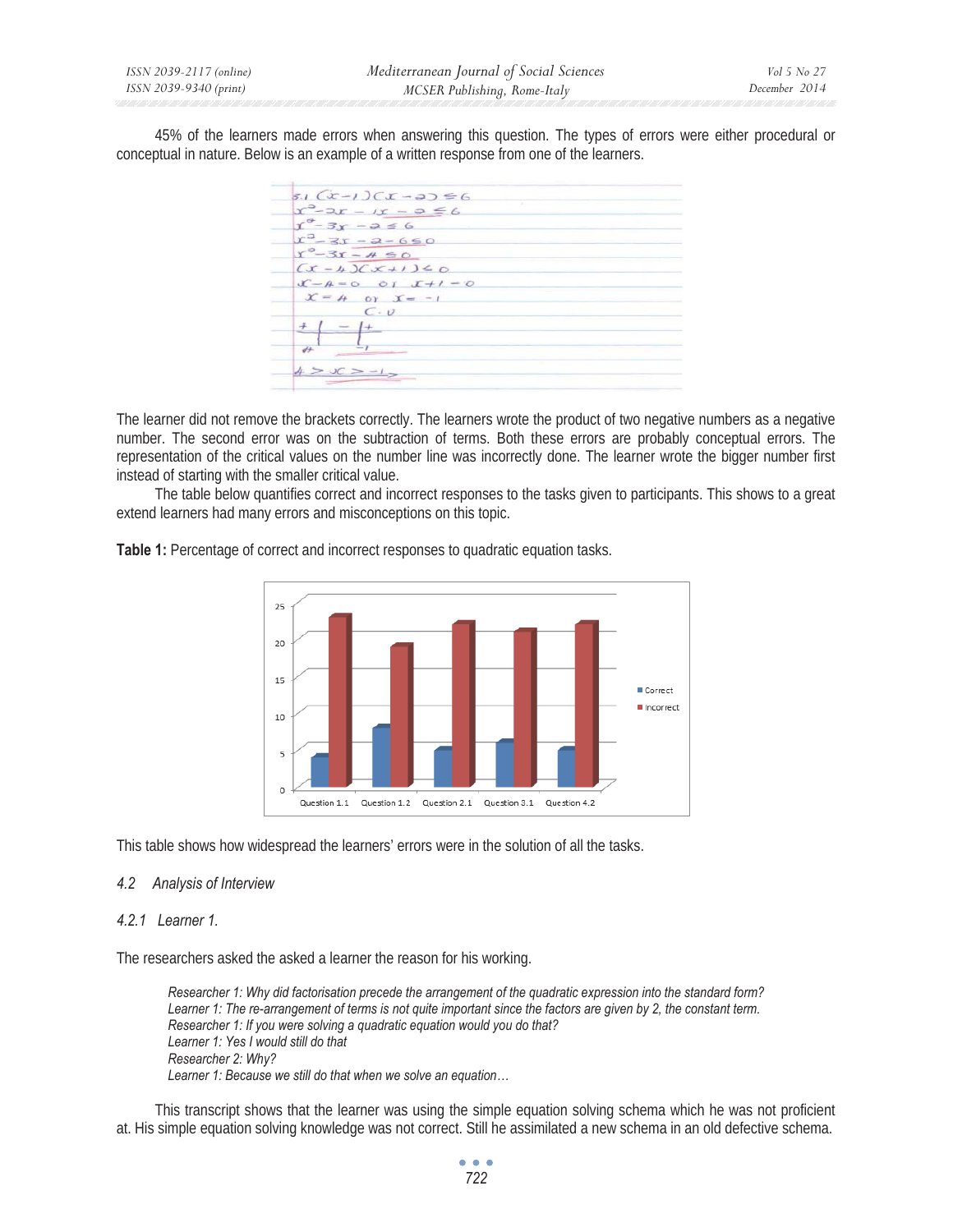#### *4.2.2 Learner 2.*

*Researcher 1: Why did you represent the critical values in the manner in which you did? Learner 2: The four appeared on the left hand side followed by the negative one, so this is the way they should appear on the number line. Researcher 1: But is it the correct solution? Learner 2: Yes Researcher 2: Why is it correct? Learner 2: Because that is what I found.* 

This response clearly suggests that the learner does not check his answer against the original meaning of the problem. He thinks a solution is dependent on the algebraic processes and not on the original question. It did not appear to him that correct solutions would satisfy the original inequality if they the values were substituted.

#### *4.2.3 Learner 3*

On solution of a task, the learner reversed the inequality sign before multiplying or dividing by a negative one. This was followed by wrong factorisation and another change of the inequality sign. The critical values were then wrongly represented on the number line.

*Researcher 2: Why do you keep on changing the inequality signs?*  Learner: The negative sign does not really matter. However one just has to change the inequality sign until you arrive at *the final answer. Researcher 2: Please explain further?*  Learner: Well sir, I am really scared by the inequality signs, I do not know how to handle them at all, they just make me *very anxious!!!* 

#### **5. Discussion**

In general, learners used inappropriate schema to mediate their solutions to inequalities. They assimilated quadratic inequality solutions in the equation solving schema in cases where accommodation and not assimilation was needed. Learners held on to old ideas which also were not stable or correct to interpret the tasks. Incomplete schemas were used to interpret knew knowledge resulting in a snowball effect of spawning misconceptions from misconceptions and errors from errors. This resulted in highly incoherent erratic solutions.

Solving quadratic inequalities involves many steps which include writing the expression in standard form, factorising and or removing the brackets, finding the critical values, reading and interpretation the solution. It was clear that many learners had difficulties with the first step concerning factorisation of the given quadratic inequalities so as to establish the critical values.

Learners struggled to obtain the correct cognitive structure to solve quadratic inequalities. Learners were at a quandary as they were dealing with many interrelated concepts that they were supposed to sort out; correct factorisation, determining the critical values, determining and writing the values of x in inequality form. Sometimes they were required to write the given inequalities in standard form first in which transposing and collecting like terms was necessary.

Some learners ignored the inequality signs and handled these as if they were equations. Some learners changed the signs; for example from greater than to less than without any specific logical reason. It was thus quite clear that learners were very anxious and could not handle the problems with inequality signs in a logical manner. Learners clearly lost control of their reasoning and all their work seemed to be guesswork. From the interviews it was clear that most learners did not have complete knowledge of handling the inequality signs. So we note that one of the problems learners have is that they experience mathophobia when they deal with inequalities. Lazarus (1974, p.16) introduced the term "mathophobia" which he defined as "...an irrational and impeditive dread of mathematics". We argue that most of the misconceptions in this study were caused by this dread.

### **6. Conclusion**

This paper was written with the aim of exploring learner error types on quadratics inequalities tasks at Grade 11. It also explored the possible learner meaning systems to which those errors could be attributed.

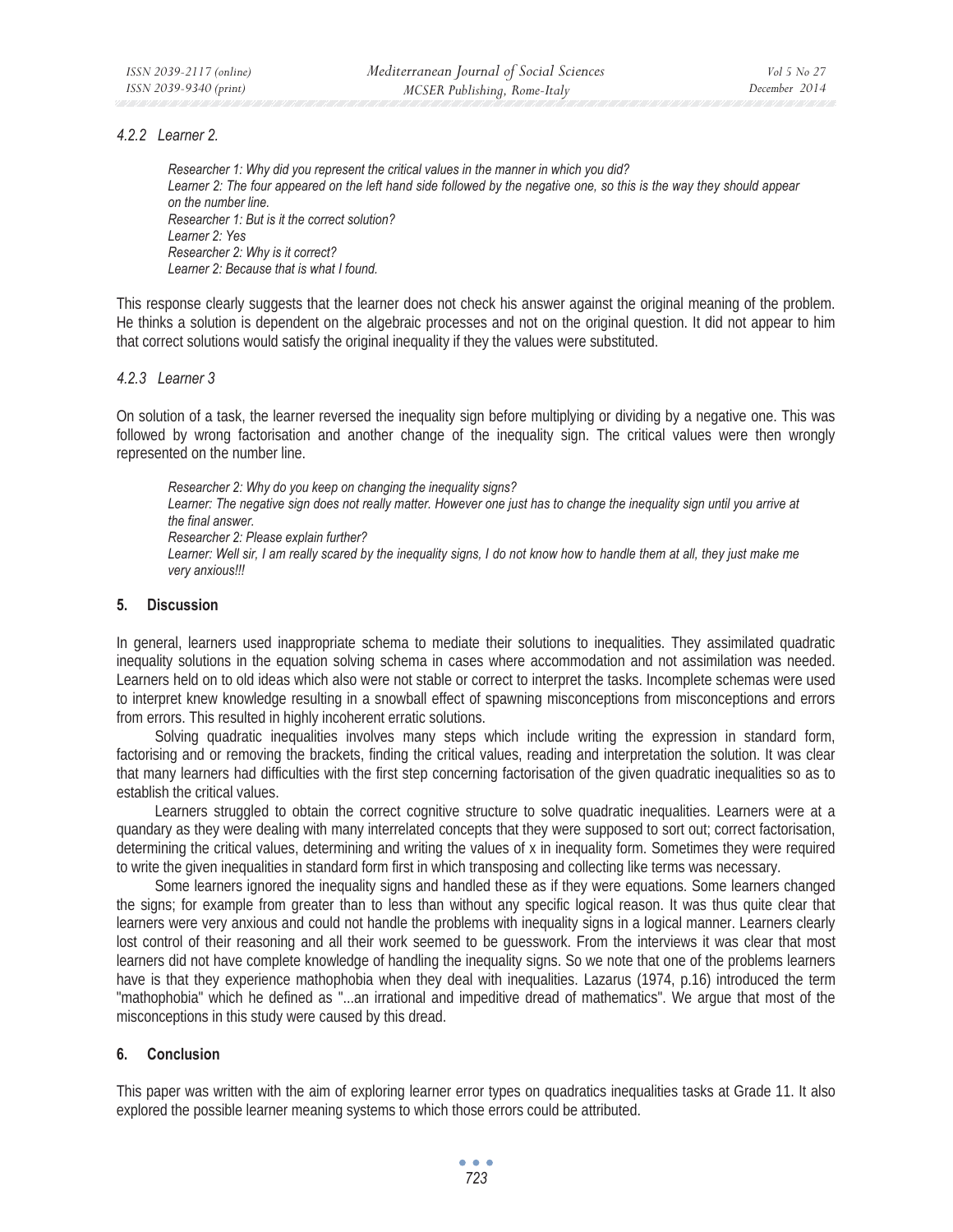### **7. Findings**

Chiefly, this study discovered that learners' errors on quadratic inequalities tasks lie in their lack of competency on basic algebraic processes. The research also found that in most cases learners made different kinds of errors in response to a single problem. This indicates that the process of error making is not static. More than 80% of the learners were not in a position to solve inequalities due to failure in algebraic processes, such as factorisation, transposing inequalities so that one side of the inequality became zero. In other cases, learners failed to determine the critical values of the quadratic equations inherent in the inequality. Where learners were able to transpose, they had challenges in assigning the correct signs. In some cases learners relegated the inequalities to equations, which equations they failed to solve because they had not yet mastered the factorisation procedure. The quadratic factorisation procedure is one that needs to be done with some understanding. Learners had many conceptual and procedural errors in factorisation. Learners showed clearly that their understanding of factorisation was in the main incomplete. Therefore far from exploring errors in solving quadratic inequalities per se, we found ourselves lodged in exploring errors in the "pathway processes" to solving inequalities such as factorisation and dealing with solution to quadratic equations. In as much as learners could not do these we had little hope to study the errors and misconceptions on the target task; solution of quadratic inequalities.

Interview questions showed that learners did not understand the difference between inequalities and equations. As a matter of fact they treated inequalities as if they were equations. The inequality tasks require complete relational and instrumental understandings and cannot be done without them. It was clear that learners did not have the deep surface procedures needed to solve such tasks. Learners were quick to use surface procedure for which they had little understanding as to why they were using them. Learners' had incorrect interpretation of the solution set from the quadratic factors. Learners were entangled in the schemas that they used but did not understand. Overwhelmed by the questions they simply did not know what they were doing and just used procedures for their sake. This led them to nowhere.

### **8. Implications of the Study**

This study showed that most of the learners had errors due to algebraic processing and meaning of the inequality notion. In order to avoid many errors and misconceptions on the solution of quadratic inequalities, we recommended that;

- the differences between simple linear equations, quadratic equations and quadratic inequalities be discussed and understood by learners so that the schemata of each is differentiated
- solution of quadratic inequalities be first done through trial and error by substituting integer values in the inequalities so that solutions to inequalities become intuitively appreciated by learners
- factorization, solution of simple linear equations and quadratic equations be thoroughly understood before quadratic inequalities are studied
- that the meaning of solutions to quadratic inequalities be enhanced in the form of number lines or graphics so that conceptual understanding of solutions of quadratic inequalities is enhanced to avoid meaningless algebraic procedures which were endemic in this study.

### **References**

Adams, G. R. & Schvaneveldt, J. (2011). *Understanding research methods.* Longman Publishing Group: London.

Cobb, P. (1994). *Learning Mathematics: Constructivist and Interactionist Theories of Mathematical development*. Springer: New York.

- Cohen, L., Manion, L. & Morrison, K. (2002). *Research Methods in Education.* T. J. International Ltd: Padstow, Cornwall.
- Cox, L. S. (1975). Systematic errors in the four vertical algorithms in normal and handicapped populations. *Journal for Research in Mathematics Education, 6*(4), 202-220.

Dibakar. S. (2012). Mathematics Performance at High School Certificate (HSC)

Dursun, S. & Dede, Y. (2004). The Factors Affecting Students Success in Mathematics: Mathematics Teachers Perspectives. *Journal of Gazi Educational Faculty 24*(2), 217-230.

Examination: Predicting the Risky from Selected Student Variables.

Golafshani, N. (2003). Understanding Reliability and Validity in Qualitative Research. *The Qualitative Report, 8*, 597-607.

Hatano, G. (1996). A conception of knowledge acquisition and its implications for mathematics education. In P. Steffe, P. Nesher, P. Cobb, G. Goldin & B. Greer (Eds.), *Theories of mathematical learning* (pp.197–217). New Jersey: Lawrence Erlbaum

Hatano, G. (1996). A conception of knowledge acquisition and its implications for mathematics education. In P. Steffe, P. Nesher, P. Cobb, G. Goldin, & B. Greer (Eds.), *Theories of mathematical learning* (pp. 197-217). New Jersey: Lawrence Erlbaum.

Hiebert, J., & Lefevre, P. (1986).Conceptual and procedural knowledge in mathematics. An introductory analysis. In J. Hiebert (Ed.),